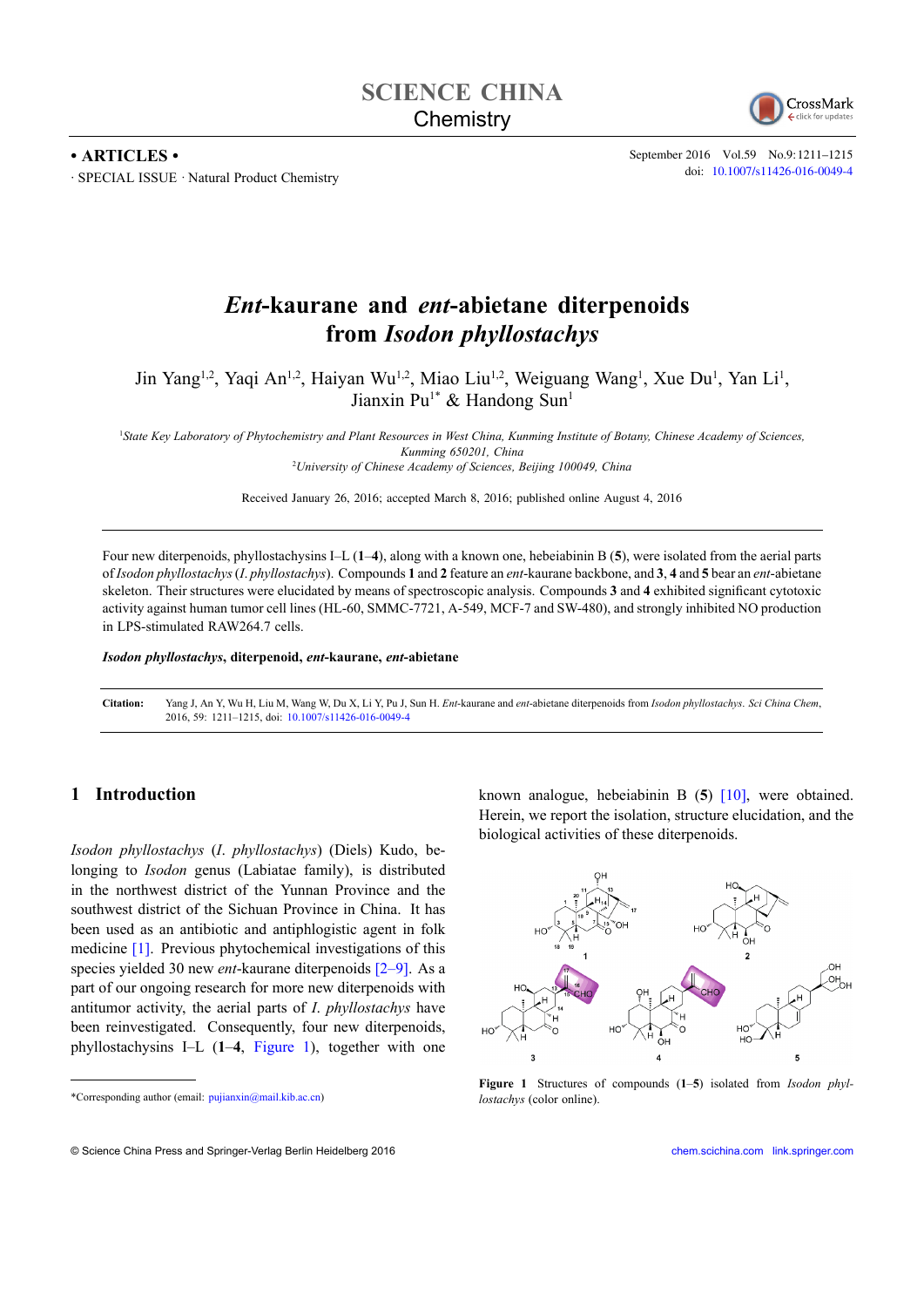## **2 Experimental**

#### **2.1 General procedures**

<sup>1</sup>H and <sup>13</sup>C nuclear magnetic resonance (NMR) spectra: Bruker DRX-600 spectrometers (Germany); at 600/150 MHz resp;  $\delta$  in ppm,  $J$  in Hz; with tetramethylsilane (TMS) as internal standard. High resolution-electrospray ionization-mass spectrometry (HR-ESI-MS): Agilent <sup>6540</sup> QSTAR TOF time-of-flight mass spectrometer (USA). Scanning infrared radiation (IR) spectroscopy: Tenor <sup>27</sup> FT-IR spectrometer (Bruker, Germany); KBr pellets. UV spectra: Shimadzu UV-2401A spectrophotometer (Japan). Optical rotations: JASCO P-1020 polarimeters (Japan). Analytical and semipreparative HPLC: Agilent <sup>1260</sup> or <sup>1100</sup> apparatus; Zorbax SB-C<sub>18</sub> (Agilent, 4.6 mm×250 mm, 9.4 mm×250 mm, USA) column. Column chromatography (CC): silica ge<sup>l</sup> (Qingdao Marine Chemical Inc., Qingdao, China), Lichroprep RP-18 ge<sup>l</sup> (40–63 μm, Merck, Germany), and MCI gel (75–150 μm, Mitsubishi Chemical Corporation, Japan). Thin-layer chromatography (TLC): silica gel 60  $F_{254}$ on <sup>g</sup>lass <sup>p</sup>late (Qingdao Marine Chemical Inc., China).

#### **2.2 Plant material**

*I. <sup>p</sup>hyllostachys* were collected in August <sup>2011</sup> from two areas (Muli and Yanyuan county) of the Sichuan Province, China, and identified by Prof. Xiwen Li at the Kunming Institute of Botany (China). <sup>A</sup> voucher specimen (KIB20110822) has been deposited in the Herbarium of the Kunming Institute of Botany, Chinese Academy of Sciences.

#### **2.3 Extraction and isolation**

The air-dried and powered aerial parts of *I. <sup>p</sup>hyllostachys* (11.0 kg) were extracted with 70% aqueous acetone for five times at room temperature and then filtered. The filtrate was evaporated in vacuo to afford <sup>a</sup> residue, which was partitioned by liquid-liquid extraction between EtOAc and <sup>H</sup>2O. The EtOAc extract (765 g) was chromatographed over silica gel and eluted with  $CHCl<sub>3</sub>/acetone$  (100:0–0:100 gradient) to afford fractions A–G. Fraction C (CHCl<sub>3</sub>/acetone, 80:20; <sup>120</sup> g) was decolorized on MCI and eluted with 90:10 MeOH/H<sub>2</sub>O to yield a yellowish white gum  $(96 g)$ . The part (47 g) of the gum that was easily soluble in methanol was subjected to RP-18 silica ge<sup>l</sup> CC; four fractions were eluted with MeOH/H2<sup>O</sup> (30:70 to 70:30 gradient): C1–C4 (30:70, 40:60, 50:50, and 70:30). Fraction C1 (2 g) was purified by silica ge<sup>l</sup> CC (CH3Cl/acetone gradient, 90:10–0:100) to <sup>y</sup>ield <sup>5</sup> (22 mg). C2 (18 g) was separated using silica ge<sup>l</sup> CC (petroleum ether/acetone gradient, 90:10 to 0:100) and then by semipreparative HPLC (RP-18, 28%, 30%, 35%, and 27% MeCN/H2<sup>O</sup> resp.) to <sup>y</sup>ield compounds **<sup>1</sup>** (14 mg), **<sup>2</sup>** (4 mg), **<sup>3</sup>** (2 mg), and **<sup>4</sup>** (2 mg).

Phyllostachysin I (1): white amorphous powder;  $[\alpha]^{23}$ <sup>D</sup> –41.7 (*<sup>c</sup>* 0.8, MeOH); UV (MeOH) *<sup>λ</sup>*max (log*ε*) <sup>203</sup> (3.1) nm; IR (KBr) *<sup>ν</sup>*max 3437, 2966, 2936, 2928, 2877, 1689, 1633, 1443, 1415, 1378, 1092, 1052, 1027, <sup>928</sup> cm–1 ; positive HRESIMS  $[M+Na]^{+} m/z$  357.2039 (calcd. for C<sub>20</sub>H<sub>30</sub>O<sub>4</sub>Na,  $357.2036$ ); <sup>1</sup>H and <sup>13</sup>C NMR data, see [Table](#page-2-0) 1 and Table 2.

Phyllostachysin J (2): white amorphous powder;  $[\alpha]^{23}$ <sub>E</sub> –50.2 (c 0.8, MeOH); UV (MeOH) *<sup>λ</sup>*max (log*ε*) <sup>204</sup> (3.2) nm; IR (KBr) *<sup>ν</sup>*max 3541, 3389, 2963, 2933, 2873, 1692, 1654, 1633, 1395, 1369, 1302, 1269, 1091, 1042, 1015, 875, <sup>615</sup> cm–1 ; positive HRESIMS [M+Na ] + *<sup>m</sup>*/*<sup>z</sup>* 357.2038 (calcd. for  $C_{20}H_{30}O_4Na$ , 357.2036); <sup>1</sup>H and <sup>13</sup>C NMR data, see [Table](#page-2-0) <sup>1</sup> and [Table](#page-2-0) 2.

Phyllostachysin K (3): white amorphous powder;  $[\alpha]^{23}$ <sub>E</sub> –34.3 (*<sup>c</sup>* 0.47, MeOH); UV (MeOH) *<sup>λ</sup>*max (log*ε*) <sup>216</sup> (3.1) nm; IR (KBr) *<sup>ν</sup>*max 3411, 2933, 2871, 1699, 1670, 1626, 1447, 1385, 1370, 1254, 1182, 1088, 1055, 1032, <sup>963</sup> cm–1 ; positive HRESIMS  $[M+Na]^{+} m/z$  357.2044 (calcd. for C<sub>20</sub>H<sub>30</sub>O<sub>4</sub>Na,  $357.2036$ ); <sup>1</sup>H and <sup>13</sup>C NMR data, see [Table](#page-2-0) 1 and Table 2.

Phyllostachysin L (4): white amorphous powder;  $[\alpha]^{23}$ <sub>E</sub> –22.1 (*<sup>c</sup>* 0.8, MeOH); UV (MeOH) *<sup>λ</sup>*max (log*ε*) <sup>216</sup> (3.1) nm; IR (KBr) *<sup>ν</sup>*max 3448, 2931, 2872, 1700, 1687, 1628, 1445, 1385, 1370, 1248, 1217, 1174, 1091, 1076, <sup>998</sup> cm–1 ; positive HRESIMS  $[M+Na]^+ m/z$  373.1990 (calcd. for C<sub>20</sub>H<sub>30</sub>O<sub>5</sub>Na, 373.1985); <sup>1</sup>H and <sup>13</sup>C NMR data, see [Table](#page-2-0) 1 and Table 2.

Hebeiabinins B (5): white amorphous powder; <sup>1</sup>H NMR (C5D5N) *<sup>δ</sup>*<sup>H</sup> 5.37 (s, H-7), 4.09 (d, 10.4 Hz, Ha-18), 3.63 (d, 10.4 Hz, Hb-18), 2.78 (d, 13.9 Hz, Ha-14), 2.41 (t, 13.0 Hz, Hb-14), 2.24 (d, 12.2 Hz, Ha-12), 1.53 (q, 12.0 Hz, Hb-12), 1.13 (s, H-19), 0.88 (s, H-20); <sup>13</sup>C NMR (C<sub>5</sub>D<sub>5</sub>N) *δ*<sub>C</sub> 37.9 (t, G<sub>1</sub>), 27.7 (t, G<sub>1</sub>), 42.0 (g, G<sub>1</sub>), 42.0 (t, G<sub>1</sub>), 43.0 (t, G<sub>1</sub>) C-1), 27.7 (t, C-2), 73.5 (d, C-3), 42.9 (s, C-4), 42.9 (d, C-5), 23.3 (t, C-6), 120.1 (d, C-7), 137.9 (s, C-8), 52.8 (d, C-9), 35.1 (s, C-10), 25.9 (t, C-11), 26.6 (t, C-12), 42.2 (d, C-13), 35.7 (t, C-14), 75.3 (s, C-15), 64.8 (t, C-16), 64.9 (t, C-17), 67.5 (t, C-18), 12.9 (q, C-19), 15.8 (q, C-20).

#### **2.4 Cytotoxic assay**

Effects of **<sup>1</sup>**–**<sup>5</sup>** on the growth of human tumor cells were evaluated by MTS assay [\[11\]](#page-4-0). Five human tumor cell lines, including HL-60 (acute leukemia), SMMC-7721 (hepatie cancer), A-549 (lung cancer), MCF-7 (breast cancer), and SW-480 (colon cancer), obtained from American type culture collection (ATCC), were cultured in RPMI-1640 or Dulbecco's modified Eagle's medium (DMEM) medium (Hyclone, Logan, UT, USA), supplemented with 10% fetal bovine serum (Hyclone) at <sup>37</sup> °C in <sup>a</sup> humidified atmosphere with  $5\%$  CO<sub>2</sub>. Briefly, cells were seeded into each well of a 96-well cell culture plate. After 12 h of incubation at 37  $\rm{^{\circ}C}$ , the test compound (40 <sup>μ</sup>M) was added. After incubating for <sup>48</sup> h, cells were subjected to the MTS assay. Compounds with <sup>a</sup> growth inhibition rate of 50% were further evaluated at various concentrations in triplicate for <sup>48</sup> h, with *cis*-platin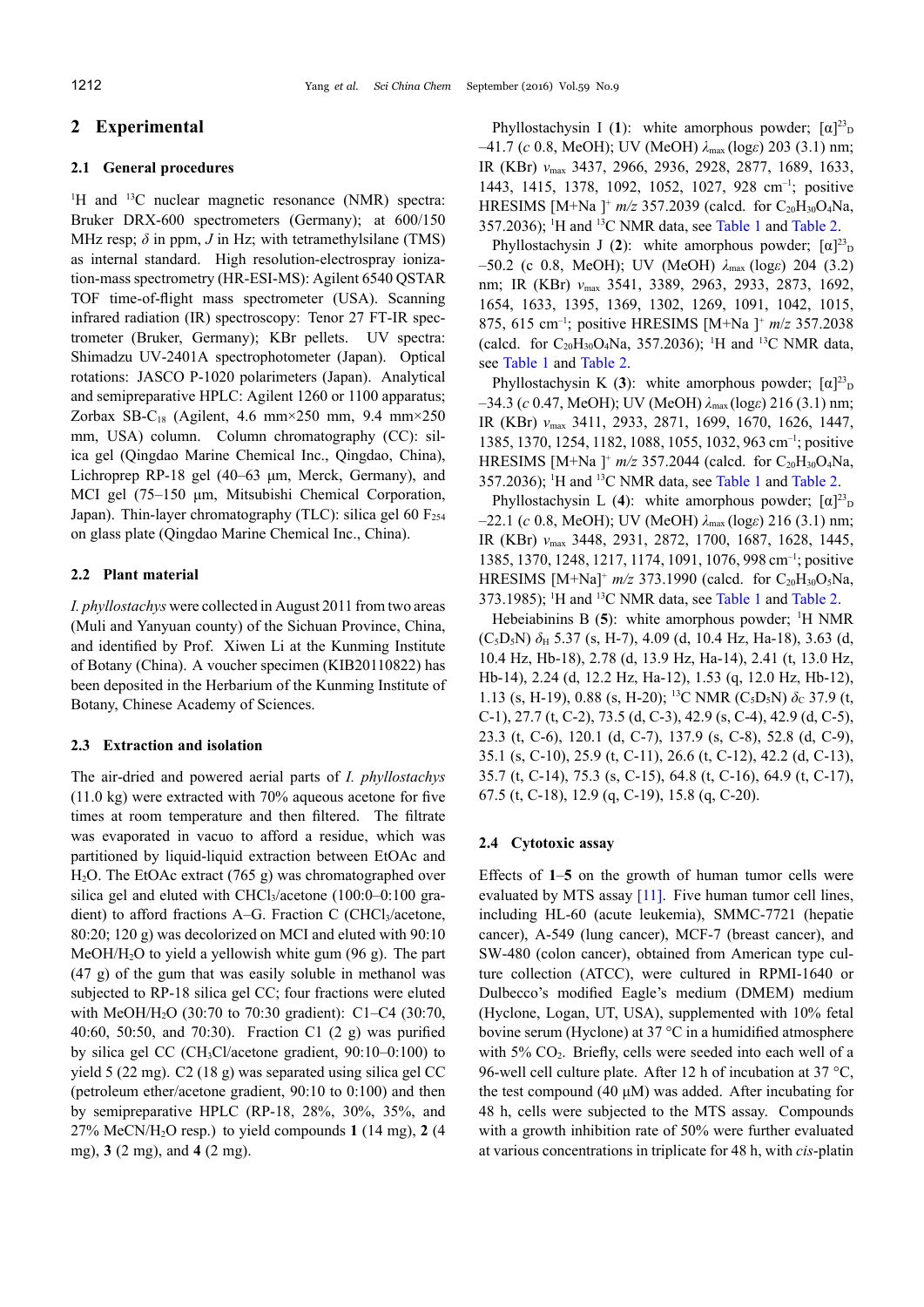<span id="page-2-0"></span>**Table 1** <sup>1</sup>H NMR data for compounds  $1-4$  in  $C_5D_5N$ 

| Position        | $\mathbf{1}$           | $\overline{2}$       | 3                      | 4                      |
|-----------------|------------------------|----------------------|------------------------|------------------------|
| 1a              | $1.68$ (m)             | $1.66$ (m)           | $3.14$ (d, 14.3)       | $3.77$ (m)             |
| 1 <sub>b</sub>  | $1.01$ (m)             | $1.05$ (m)           | $1.60$ (m)             |                        |
| 2a              | $1.84$ (m)             | $1.85$ (m)           | $1.93$ (m)             | $2.41$ (m)             |
| 2 <sub>b</sub>  | $1.77$ (m)             | $1.67$ (m)           |                        |                        |
| 3               | $3.35$ (dd, 11.2, 3.1) | $3.57$ (m)           | $3.48$ (dd, 11.4, 4.4) | $3.65$ (dd, 10.9, 4.1) |
| 5               | $1.65$ (m)             | $1.79$ (d, 8.9)      | $1.39$ (m)             | $1.42$ (m)             |
| 6               | $2.63$ (m)             | 4.61 $(d, 8.9)$      | $2.52$ (m)             | 4.86 (d, $12.3$ )      |
| 8               |                        |                      | $2.30$ (m)             | $1.36$ (m)             |
| 9               | $2.49$ (m)             | $1.67$ (m)           | $1.39$ (m)             | $2.44$ (m)             |
| 11a             | $2.29$ (m)             | 4.12 (t, $5.8$ )     | $4.02$ (br s)          | $2.32$ (d, 12.9)       |
| 11 <sub>b</sub> |                        |                      |                        | $1.42$ (m)             |
| 12a             | $4.36$ (m)             | $2.03$ (m)           | $2.30$ (m)             | $1.81$ (m)             |
| 12 <sub>b</sub> |                        | $1.85$ (m)           | $1.55$ (m)             | $1.12$ (m)             |
| 13              | $2.77$ (m)             | $2.98$ (d, 4.7)      | $2.69$ (t, 12.5)       | $2.55$ (t, 12.3)       |
| 14a             | $2.49$ (m)             | 2.33 (dd, 11.7, 2.3) | $2.30$ (m)             | $3.12$ (dd, 13.7, 2.8) |
| 14 <sub>b</sub> | $1.62$ (m)             | $2.03$ (m)           | $1.39$ (m)             | $1.50$ (m)             |
| 15a             | 4.98 $(s)$             | $2.95$ (m)           |                        |                        |
| 15 <sub>b</sub> |                        | $2.78$ (d, 16.4)     |                        |                        |
| 16              |                        |                      | 9.57(s)                | 9.58(s)                |
| 17a             | 5.32(s)                | $5.06$ (s)           | 6.20(s)                | 6.16(s)                |
| 17 <sub>b</sub> | 5.63 (s)               | 4.97(s)              | $5.88$ (s)             | 5.87(s)                |
| 18              | 1.01(s)                | $1.69$ (s)           | $1.16$ (s)             | 1.81(s)                |
| 19              | $1.02$ (s)             | 1.30(s)              | $1.08$ (s)             | 1.51(s)                |
| 20              | 1.30(s)                | $1.13$ (s)           | $1.34$ (s)             | 1.47(s)                |

**Table 2** <sup>13</sup>C NMR data for compounds  $1-4$  in C<sub>5</sub>D<sub>5</sub>N

| Position | 1          | $\boldsymbol{2}$ | 3           | $\overline{\mathbf{4}}$ |
|----------|------------|------------------|-------------|-------------------------|
| 1        | 37.0(t)    | 38.1(t)          | 39.3 $(t)$  | 75.7(d)                 |
| 2        | 27.5(t)    | 27.9(t)          | 28.5(t)     | 39.0 $(t)$              |
| 3        | $77.8$ (d) | 78.0(d)          | 77.5(d)     | $75.3$ (d)              |
| 4        | 39.0(s)    | 40.3(s)          | 40.2(s)     | 41.0(s)                 |
| 5        | 50.5(d)    | 58.4 $(d)$       | 54.5 $(d)$  | 58.5 $(d)$              |
| 6        | 38.1(t)    | $73.6$ (d)       | 38.9(t)     | $75.2$ (d)              |
| 7        | 214.7(s)   | 214.6(s)         | $210.7$ (d) | 212.1(s)                |
| 8        | 53.8 $(s)$ | 53.3 $(s)$       | $48.6$ (d)  | $56.2$ (d)              |
| 9        | 44.0 $(d)$ | 54.1 (d)         | $61.3$ (d)  | 47.9 $(d)$              |
| 10       | 36.6(s)    | 37.2(s)          | 39.1(s)     | 44.8 $(s)$              |
| 11       | 38.5(t)    | $74.0$ (d)       | $71.4$ (d)  | 32.0(t)                 |
| 12       | 66.1(d)    | 27.8(t)          | 43.1 $(t)$  | 31.8(t)                 |
| 13       | $46.1$ (d) | $50.5$ (d)       | $32.9$ (d)  | $34.7$ (d)              |
| 14       | 21.3(t)    | 31.3(t)          | 31.6(t)     | 29.6(t)                 |
| 15       | 73.7(d)    | 49.0 $(t)$       | 154.1(s)    | 154.9(s)                |
| 16       | 154.0(s)   | 153.5(s)         | $194.5$ (d) | $194.5$ (d)             |
| 17       | 110.7(t)   | 107.2(t)         | 133.0(t)    | 132.8(t)                |
| 18       | $27.6$ (q) | 30.0(q)          | $28.4$ (q)  | 31.1 (q)                |
| 19       | 15.2 (q)   | 16.6 $(q)$       | 15.9(q)     | 15.8(q)                 |
| 20       | 14.8 $(q)$ | 15.1 (q)         | 14.1 $(q)$  | 10.1 (q)                |

as positive controls. The  $IC_{50}$  value of each compound was calculated with the Reed and Muench's method [\[12\]](#page-4-0).

#### **2.5 Nitric oxide production in RAW264.7 cells**

RAW264.7 cells were seeded in 96-well cell culture <sup>p</sup>lates  $(2\times10^5 \text{ cells/well})$  and treated with serial dilutions of the compounds at <sup>a</sup> maximum concentration of <sup>25</sup> <sup>μ</sup>M; this treatment was followed by stimulation with lipopolysaccharide (LPS, <sup>1</sup> μg/mL) for <sup>18</sup> h. NO production in the supernatant was assessed using Griess reagents. The absorbance at <sup>550</sup> nm was measured using <sup>a</sup> <sup>2104</sup> Envision multilabel <sup>p</sup>late reader (Perkin-Elmer Life Sciences, Inc., USA). MG-132 was used as a positive control  $[13]$ . The viability of RAW264.7 cells was simultaneously evaluated using the MTT assay to exclude the interference of the cytotoxicity of the test compounds. The absorbance was measured at <sup>595</sup> nm.

#### **<sup>3</sup> Results and discussion**

Phyllostachysin <sup>I</sup> (**1**) was isolated as <sup>a</sup> white amorphous powder and exhibited <sup>a</sup> sodium adduct ion at *<sup>m</sup>*/*<sup>z</sup>* 357.2039  $([M+Na]^+,$  calcd. 357.2036), corresponding to  $C_{20}H_{30}O_4$ with six indices of hydrogen deficiency. The IR spectrum showed absorption bands for hydroxyl  $(3437 \text{ cm}^{-1})$ , carbonyl  $(1689 \text{ cm}^{-1})$ , and olefinic  $(1633 \text{ cm}^{-1})$  groups. There were three obvious tertiary methyl singlets and two signals of exocyclic olefinic group in <sup>1</sup><sup>H</sup> NMR spectrum (Table 1). The <sup>13</sup>C NMR and distortionless enhancement by polarization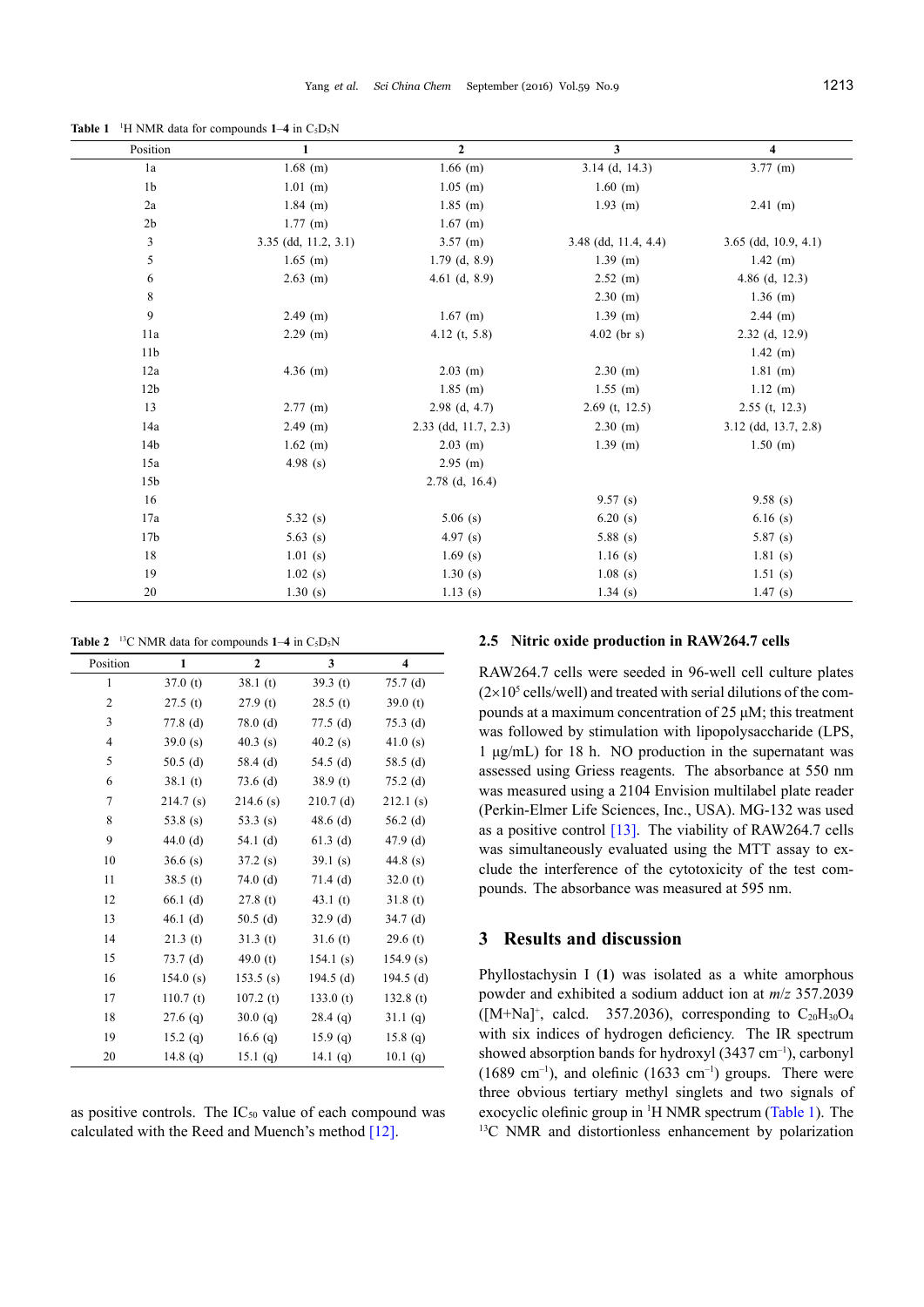transfer (DEPT) data of compound **<sup>1</sup>** ([Table](#page-2-0) 2) indicated the presence of one carbonyl group, three tertiary methyls, one exomethylene, five methylenes, six methines (three oxygenated) and four quaternary carbons. Compound **<sup>1</sup>** was tentatively assigned as <sup>a</sup> C-20 non-oxygenated *ent*-kaurane diterpenoid. The  ${}^{1}H$ - ${}^{1}H$  COSY revealed three spin systems,  $H_2$ -1/ $H_2$ -2/ $H_2$ -3, H-5/H-6 and  $H_2$ -11/H-12/H-13/H<sub>2</sub>-14 (Figure 2). The <sup>1</sup>H detected heteronuclear multiple bond<br>  $(11.00)$  for  $(1.00)$  for  $(1.00)$  for  $(0.00)$   $(0.10)$ correlations (HMBC) from  $H_3$ -20 to C-1, C-5, C-9 and C-10;  $H_2-1$  to C-3 and C-5;  $H_3-18$  to C-3, C-4, C-5 and C-19;  $H_2-6$ to C-5, C-7 and C-10;  $H_2$ -11 to C-8, C-9 and C-12; H-13 to C-11, C-12, C-15, C-16 and C-17; and  $H_2$ -17 to C-13, C-15, and C-16, indicated that **<sup>1</sup>** was <sup>a</sup> C-20 non-oxygenated *ent*-kauranoid (Figure 2). The HMBC correlations from  $H_2-1$ ,  $H_2-2$ ,  $H_2-5$ ,  $H_3-18$ , and  $H_3-19$  to C-3;  $H_2-9$ ,  $H_2-11$ ,  $H_2-13$ , and H<sub>2</sub>-14 to C-12; H-9, H-13, H<sub>2</sub>-14, and H<sub>2</sub>-17 to C-15 implied OH groups at C-3, C-12, and C-15, respectively. The ROESY correlations of H-3/H3-18 and H-3/H-5, H-15/H-11β and H-15/H-9, and H-12/H-15, demonstrated that H-3, H-15, and H-12 were β-oriented, and HO-3, HO-15, and HO-12 were α-oriented (Figure 2). Thus, compound **<sup>1</sup>** was determined as 3α,12α,15α-trihydroxy-*ent*-kaur-16-en-7-one, and <sup>g</sup>iven the trivial name *<sup>p</sup>hyllostachysin <sup>I</sup>*.

Phyllostachysin <sup>J</sup> (**2**) was determined to have the molecular formula  $C_{20}H_{30}O_4$  based on HRESIMS and <sup>13</sup>C NMR data, corresponding to six indices of hydrogen deficiency. There were three tertiary methyl singlets in <sup>1</sup>H NMR spectrum ([Table](#page-2-0) 1). The 13 <sup>C</sup> NMR and DEPT data of compound **<sup>2</sup>** ([Table](#page-2-0) 2) showed the presence of one carbonyl group, three tertiary methyls, one exomethylene, five methylenes, six methines (three oxygenated) and four quaternary carbons (one olefinic). Comparisons of the <sup>1</sup><sup>H</sup> and <sup>13</sup> <sup>C</sup> NMR data of **<sup>2</sup>** with those of compound **<sup>1</sup>** indicated that both compounds had same skeleton and similar structure. The  ${}^{1}H~^{1}H$  COSY revealed three spin systems,  $H_2-1/H_2-2/H-3$ , H-5/H-6 and  $H-9/H-11/H<sub>2</sub>-12/H-13/H<sub>2</sub>-14$ . The HMBC correlations from  $H_2$ -2,  $H_3$ -18 and  $H_3$ -19 to C-3, from H-5 to C-6, and from H-12, H-13 and H-14 to C-11, implied an OH group at C-3, C-6, and C-11, respectively. The ROESY correlations of H-3/H3-18β and H-3/H-5, H-6/H3-19α and H-6/H3-20α, and H-11/H-13α demonstrated that H-3, H-6, and H-11 were  $\beta$ , α,α-oriented, respectively. Therefore, the structure of compound **<sup>2</sup>** was identified as 3α,6β,11β-trihydroxy-*ent*-kaur-16en-7-one, and <sup>g</sup>iven the trivial name <sup>p</sup>hyllostachysin J.

Phyllostachysin <sup>K</sup> (**3**) was obtained as <sup>a</sup> white amor<sup>p</sup>hous powder, and its molecular formula was established as  $C_{20}H_{30}O_4$  based on HRESIMS and <sup>13</sup>C NMR data, showing six indices of hydrogen deficiency. The IR spectrum showed absorption bands for hydroxyl  $(3411 \text{ cm}^{-1})$ , carbonyl<br> $(1680 \text{ cm}^{-1})$ (1699 cm<sup>-1</sup>), and  $\alpha$ ,β-unsaturated aldehyde (1670 and 1626)  $\text{cm}^{-1}$ ) groups. There were three tertiary methyl singlets and two signals of olefinic group in <sup>1</sup><sup>H</sup> NMR spectrum ([Table](#page-2-0) 1). 13 <sup>C</sup> NMR and DEPT data ([Table](#page-2-0) 2) of **<sup>3</sup>** exhibited <sup>20</sup> resonances including three methyls, six methylenes (one olefinic), six methines (two oxygenated), three quaternary carbons (one olefinic), <sup>a</sup> conjugated carbonyl, and <sup>a</sup> carbonyl carbon. Compound **<sup>3</sup>** was tentatively assigned as <sup>a</sup> C-20 non-oxygenated *ent*-abietane diterpenoid. The <sup>1</sup>H-<sup>1</sup>H COSY revealed three spin systems,  $H_2$ -1/ $H_2$ -2/ $H_3$ -3,  $H_3$ -5/ $H_2$ -6, and  $H-8/H-9/H-11/H<sub>2</sub>-12/H-13/H<sub>2</sub>-14$  (Figure 3). The HMBC correlations from  $H_3$ -20 to C-1, C-5, C-9 and C-10; Ha-1 to C-3 and C-5;  $H_3-18$  to C-3, C-4, C-5 and C-19;  $H_2-6$ to C-5, C-7, and C-10; H-8 to C-7, C-9, C-11, and C-13; and <sup>H</sup>2-17 to C-13, C-15, and C-16, indicated that **<sup>3</sup>** had an abietane skeleton (Figure 3). The ROESY correlations of  $H_3$ -20/ $H_3$ -19α and  $H_3$ -20/H-11/H-13 suggested that C-20, H-11, and H-13 were α-oriented, respectively, and compound **<sup>3</sup>** was an *ent*-abietanoid. The HMBC correlations from H-1, H-2, H<sub>3</sub>-18 and H<sub>3</sub>-19 to C-3, and from H-8, H-9 and H-12 to C-11 implied an OH group at C-3 and C-11, respectively. The ROESY correlations of H-3/H3-18β and H-3/H-5 demonstrated that H-3 was β-oriented and HO-3 was α-oriented. Thus, compound 3 was established as Thus, compound **3** was established as 3α,11β-dihydroxy-7-oxo-*ent*-abiet-15-en-17-al and <sup>g</sup>iven the trivial name <sup>p</sup>hyllostachysin K.

Phyllostachysin L (4) had the molecular formula  $C_{20}H_{30}O_5$ by HRESIMS and <sup>13</sup>C NMR data, corresponding to six indices of hydrogen deficiency. The <sup>1</sup>H NMR data ([Table](#page-2-0) 1) showed characteristic resonances of three tertiary methyl group and two signals of olefinic group. The <sup>13</sup>C NMR and DEPT data ([Table](#page-2-0) 1) of **<sup>4</sup>** exhibited <sup>20</sup> carbon signals, including three methyls, five methylenes (one olefinic), seven methines (three oxygenated), three quaternary carbons (one olefinic), <sup>a</sup> conjugated carbonyl, and <sup>a</sup> carbonyl carbon. Careful comparisons of the <sup>1</sup><sup>H</sup> and <sup>13</sup> <sup>C</sup> NMR data of **<sup>4</sup>** with those of **<sup>3</sup>** indicated that both compounds had same skeleton



**Figure 2** <sup>1</sup>H<sup>-1</sup>H COSY (bold), selected HMBC (arrow) and key ROESY correlations of compound **<sup>1</sup>** (color online).



**Figure 3** <sup>1</sup>H-<sup>1</sup>H COSY (bold), selected HMBC (arrow) and key ROESY correlations of compound **<sup>3</sup>** (color online).